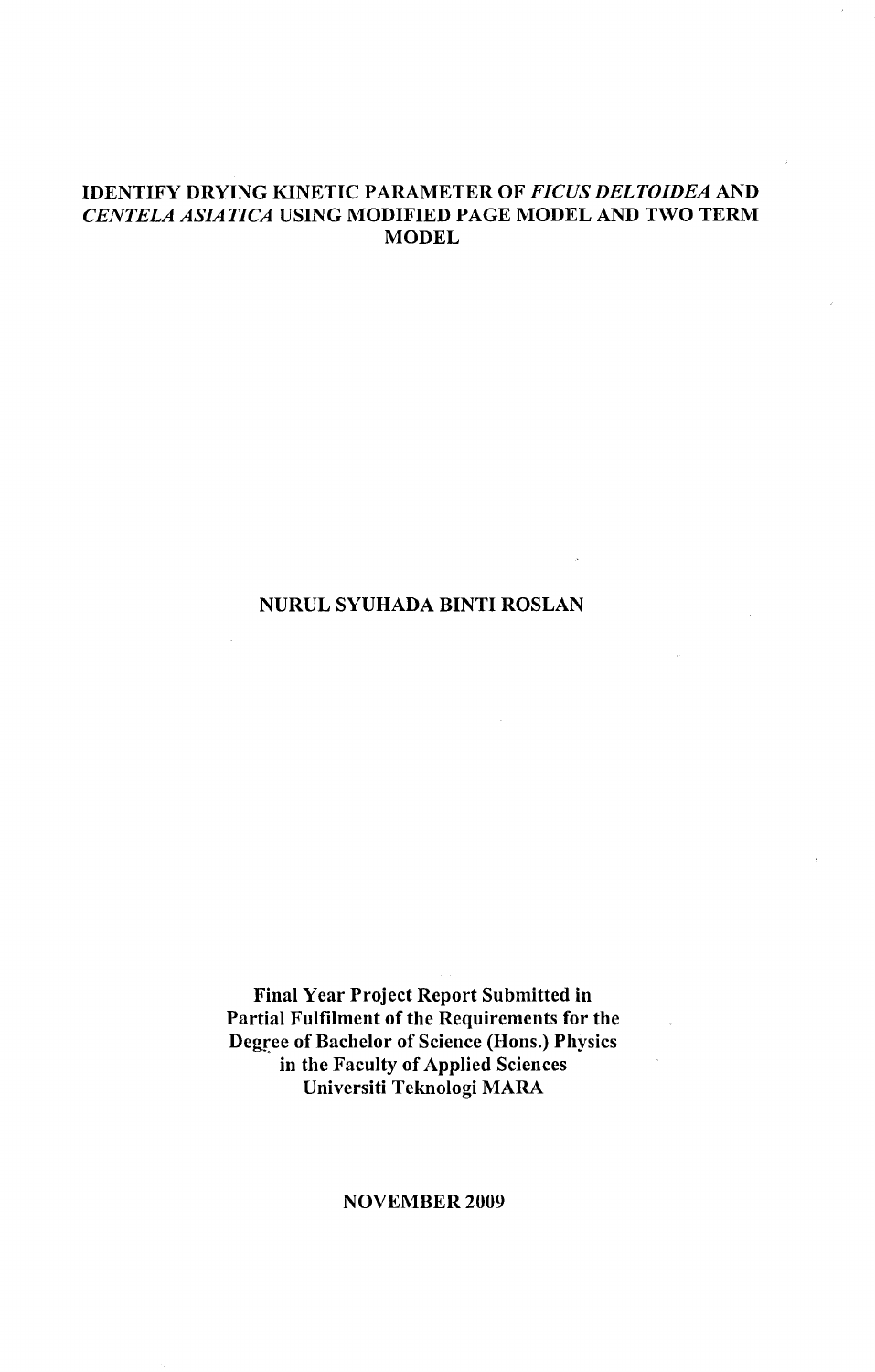This Final Year Project Report entitled **"IDENTIFY DRYING KINETIC PARAMETER OF** *FICUS DELTOIDEA* **AND** *CENTELA ASIATICA* **USING MODIFIED PAGE MODEL AND TWO TERM MODEL"** was submitted by Nurul Syuhada Binti Roslan, in partial fulfillment of the requirements for the Degree of Bachelor of Science (Hons.) Physics, in the Faculty of Applied Science, and was approved by

Assoc. P $\oint f$ . M $\oint Y$ usof Theeran Supervisor B.Sc. (Hons.) Physics Faculty of Applied Sciences Universiti Teknologi MARA Malaysia 40450 Shah Alam Selangor

Assoc. Prof. Md $\sqrt{Y}$ usof Theeran Project Coordinator B.Sc. (Hons.) Physics Faculty of Applied Sciences Universiti Teknologi MARA 40450 Shah Alam Selangor

Dr. Ab Malik Marwan Ali Head of Programme B.Sc. (Hons.) Physics Faculty of Applied Sciences Universiti Teknologi MARA 40450 Shah Alam Selangor

Date: 20/1/09.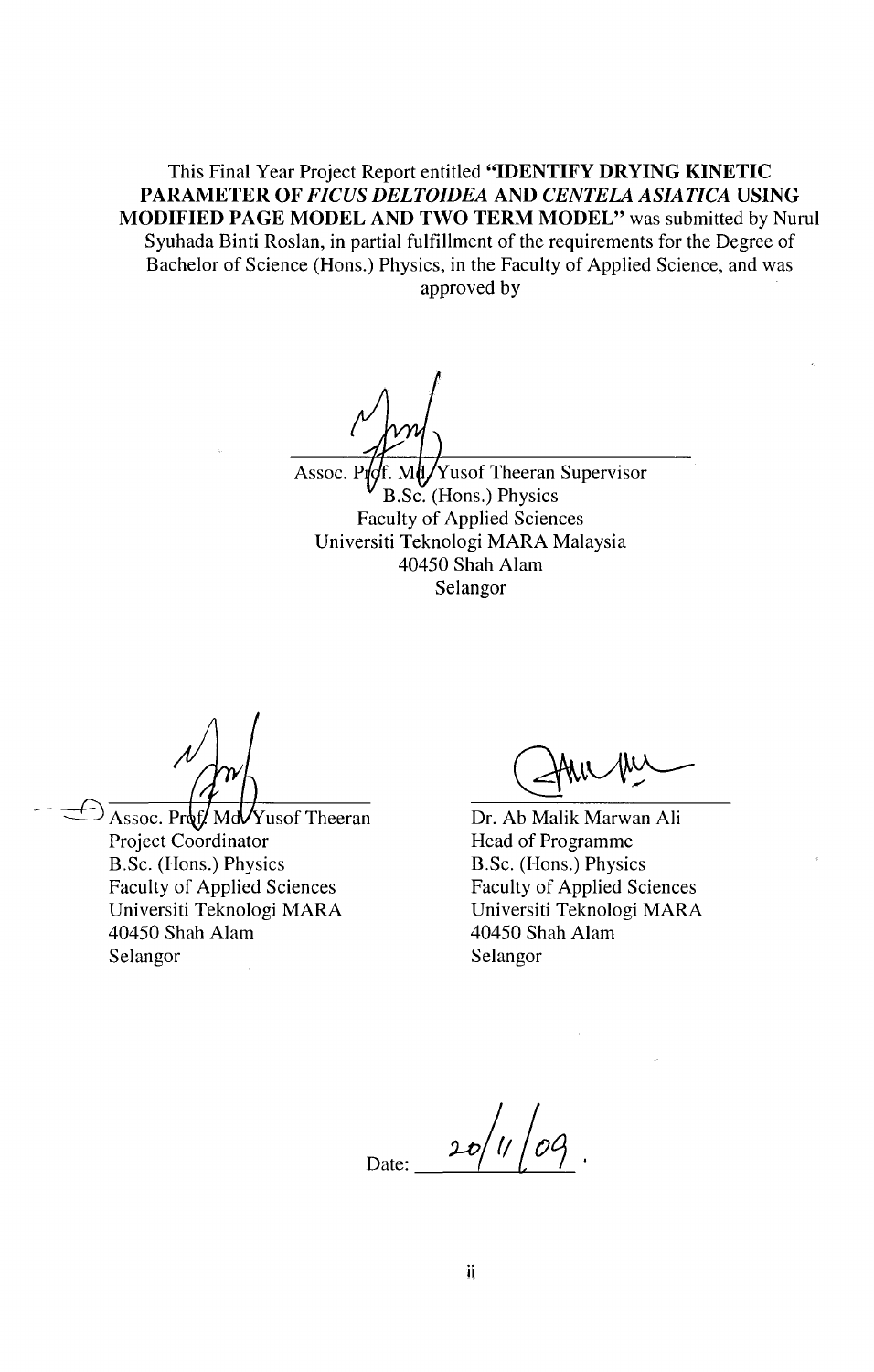## **ACKNOWLED GEMENTS**

Upon completely of this project, I would like to express my thankfulness to all those who gave me the opportunity to complete my Final Year Project Report. I want to thank the staff at Faculty of Chemical Engineering for giving me permission to complete experiment in their laboratory.

I am deeply indebted to my supervisor, Prof. Madya Yusof Theeran whose help, stimulant suggestions and encouragement helped me in all the time of research and writing of this thesis.

My former colleagues from the Faculty of Applied Sciences supported me in my research work. I want to thank them for all their help, support, interest and valuable hints.

Especially, I would like to give my special thanks to my family that supported me on my studied and also my course mate, Suhadir Bin Shamsuddin and whose patient love enables me to complete my Final Year Project Report. Thank you to all my friends for their opinions, help, cooperation and involvement directly or indirectly in completing this piece of work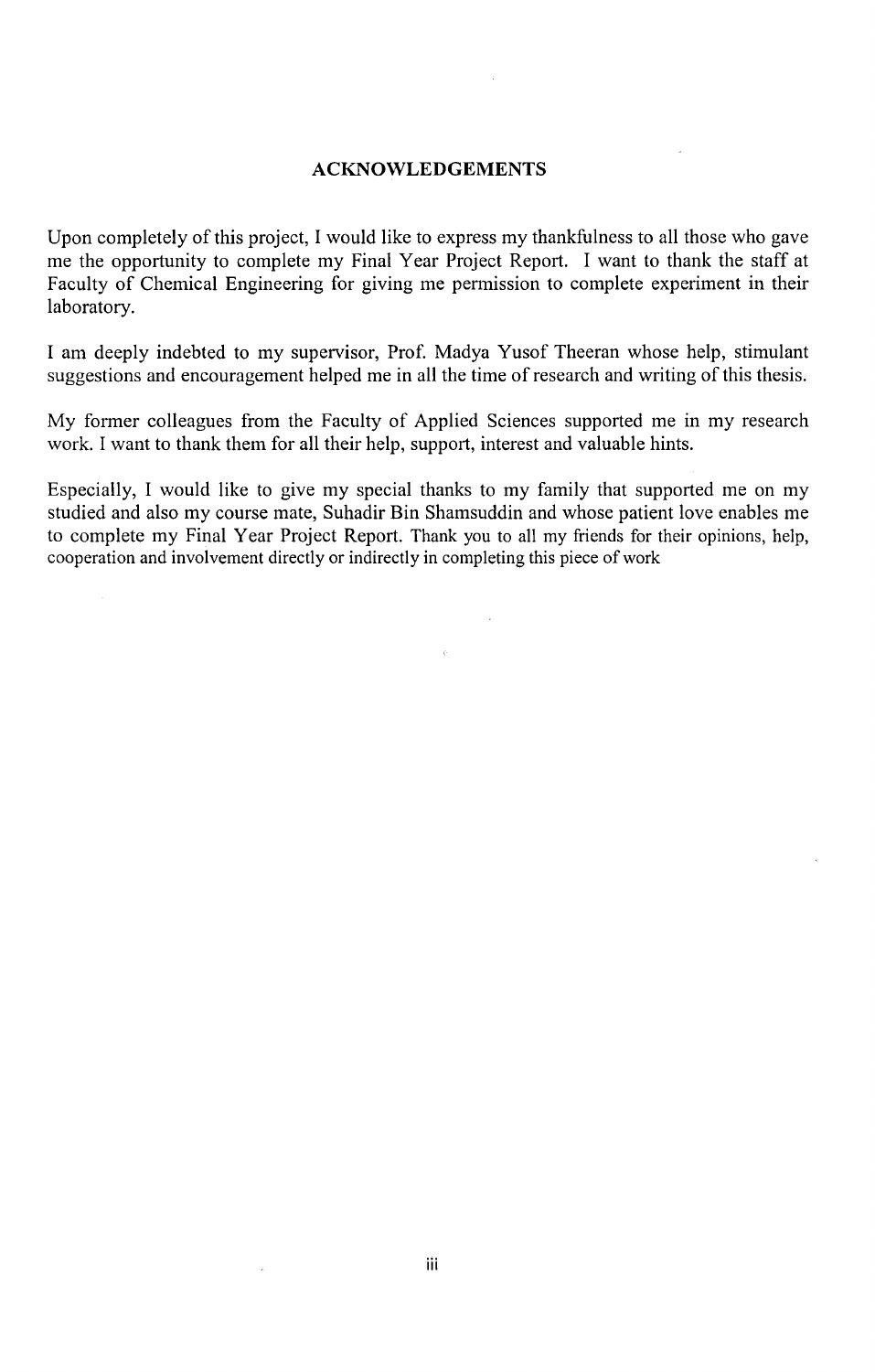# **TABLE OF CONTENTS**

 $\mathcal{L}^{\text{max}}_{\text{max}}$  and  $\mathcal{L}^{\text{max}}_{\text{max}}$ 

 $\sim$ 

| <b>ACKNOWLEDGEMENTS</b>      | $1.10 - 1.0$<br>111     |
|------------------------------|-------------------------|
| <b>TABLE OF CONTENTS</b>     | iv                      |
| LIST OF TABLES               | vi                      |
| <b>LIST OF FIGURES</b>       | <br><b>V111</b>         |
| <b>LIST OF ABBREVIATIONS</b> | х                       |
| <b>ABSTRACT</b>              | $\cdot\cdot$<br>X11     |
| <b>ABSTRAK</b>               | $\cdots$<br><b>X111</b> |

#### **CHAPTER 1 INTRODUCTION**

| 1.1              | Background.                                   |   |  |
|------------------|-----------------------------------------------|---|--|
|                  | $1.1.1 \cdot$ Apparatus that using in Drying. |   |  |
|                  | 1.1.2 Ficus deltoidea and Centella asiatica.  |   |  |
|                  | 1.1.3 MATLAB programming software.            |   |  |
| 1.2              | Problem of statement.                         | 4 |  |
| $1.3\phantom{0}$ | Significance of study.                        |   |  |
| 1.4              | Objective of study.                           |   |  |
|                  |                                               |   |  |

# **CHAPTER 2 LITERATURE REVIEW**

| 2.1           | Important of Drying.                              |                                                 |    |
|---------------|---------------------------------------------------|-------------------------------------------------|----|
| $2.2^{\circ}$ | Characteristic of Food Drying.                    |                                                 |    |
| $2.3\,$       | Mathematic Model of the Drying Kinetic Parameter. | 8                                               |    |
| 2.4           |                                                   | MATLAB software programming.                    | 10 |
|               | 2.4.1                                             | M-file in MATLAB.                               | 11 |
|               |                                                   | 2.4.2 Plotting Graph.                           | 12 |
|               |                                                   | 2.4.3 Using simple $xy$ Plots.                  | 13 |
|               |                                                   | 2.4.4 Printing the Plot.                        | 13 |
|               |                                                   | 2.4.5 Plotting Multiple Plots on the same Axes. | 14 |
|               | 2.4.6                                             | FOR Loops.                                      | 14 |
|               |                                                   |                                                 |    |

#### **CHAPTER 3 METHODOLOGY**

| 3.1 | Introduction.                         |        | 16         |
|-----|---------------------------------------|--------|------------|
| 3.2 | Drying Apparatus.                     |        | 16         |
|     | 3.2.1 Technical Description.          | $\sim$ | 16         |
|     | 3.2.2 Technical Data.                 |        | 20         |
| 3.3 | The Laboratory dryer and experiments. |        | $\cdot$ 20 |
|     | 3.3.1 Sample Preparation.             |        | 20         |
|     | 3.3.2 Experimental.                   |        |            |